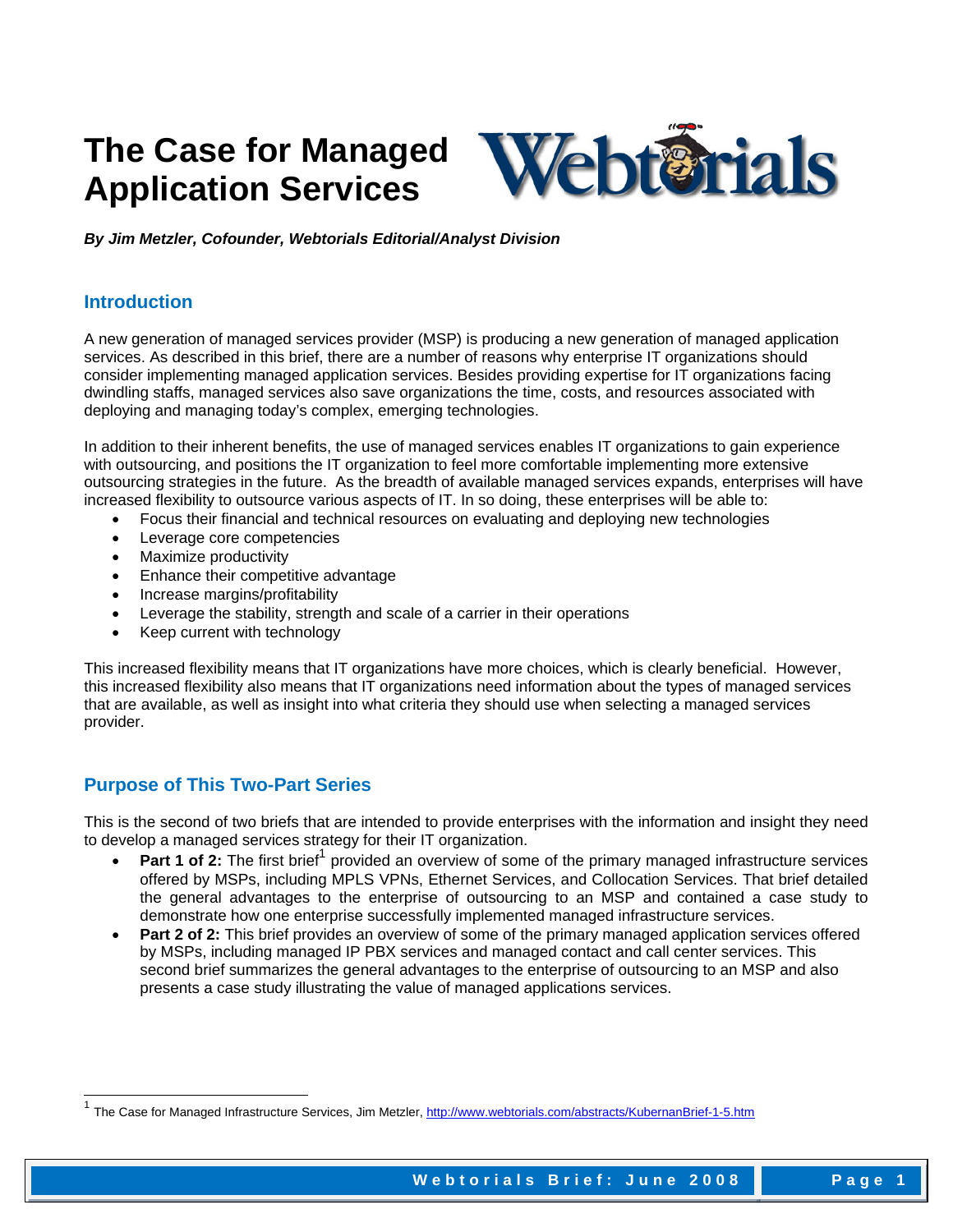## **Managed Services**

The term *managed services* refers to the use of a third party to provide some combination of PDIM (plan, design, implement, and manage) services for a wide range of IT functionality. Managed services portfolios typically include both managed *infrastructure* services *and* managed *application* services:

**Managed Infrastructure Services:** As detailed in the previous brief, managed *infrastructure* services deal with aspects of the IT environment that are shared by numerous applications. Examples of managed infrastructure services include VPN services (e.g., MPLS, IPSec, SSL VPNs, VPLS) and data center or web site services; e.g., web site collocation services.

**Managed Application Services:** As this brief explains, managed *application* services refer to either specific applications or small groups of applications. Managed application services include:

- IP PBX services
- Voice/data services; e.g., IVR or unified messaging
- **Video conferencing services**
- Application acceleration services

## **Classes of Managed Application Services**

Managed *application* services, such as the two described below, are receiving wide market acceptance as Voice over IP (VoIP) technologies have become accepted by the majority of enterprises. Managed application services are now available from most of the large, facilities-based service providers in the metropolitan areas that they serve. Most managed application services can be divided into two classes:

- Managed IP PBX Services
- Managed Contact & Call Center Services

## **Managed IP PBX Services: A Strategic Asset**

This class of managed application service allows enterprises to outsource their telephony systems while transitioning from traditional TDM PBX telephony to VoIP. Until recently, most of the advantages associated with VoIP were associated with cost savings, including:

• Reduced long distance toll charges

-

- Reduced cost of moves, adds, and changes
- **Lower cost of IP PBXs vs. TDM PBXs**
- Better scalability of IP PBXs, allowing for a reduction in the number of PBXs
- Elimination of parallel data and voice wiring systems

As the market continues to mature, VoIP is now being viewed as more of a strategic asset that can improve business operations and worker productivity through mobility and presence features, unified messaging, and video conferencing. According to market research,<sup>2</sup> strategic voice and data applications now constitute the number one reason for adopting an IP PBX solution, followed closely by factors related to cost savings, such as those listed above.

In addition to operational and cost benefits, Managed IP PBX services also help ensure a flexible, future-ready network:

- Managed IP PBXs offer a full range of traditional PBX features and can support either digital or IP phones. A fully managed IP IPX service typically includes the CPE, remedial maintenance and support, as well as remote administration, including ongoing PBX Moves/Adds/Changes.
- UDIP also has the benefit of serving as the basis for a number of converged voice and data applications, such as unified communications and data-enabled Interactive Voice Response (IVR) systems and

<sup>&</sup>lt;sup>2</sup> 2005/2006 VoIP State of the Market Report, Steven Taylor, <u>http://www.webtorials.com/main/resource/papers/sotm/paper2.htm</u>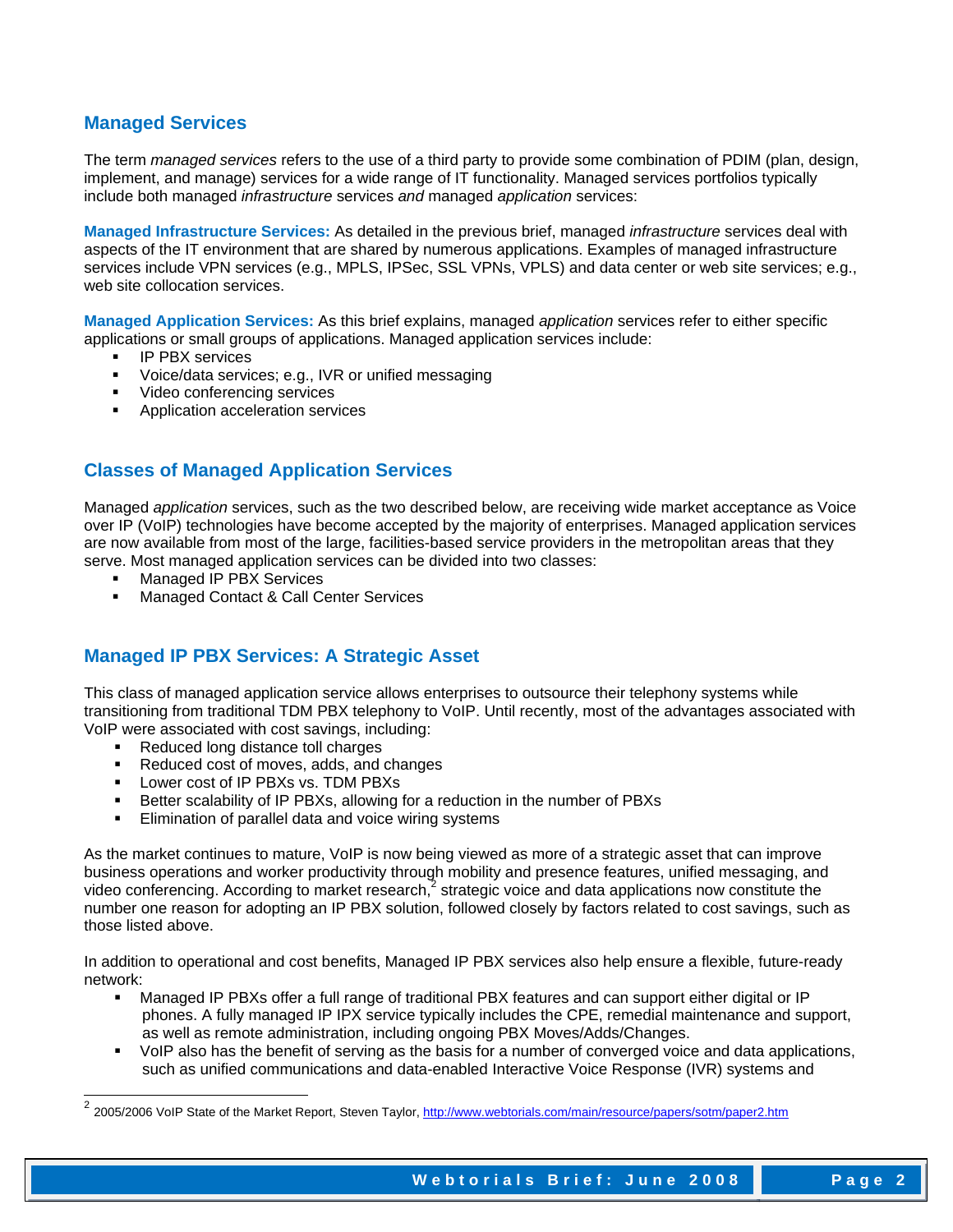contact center applications. Outsourcing the IP PBX is a particularly attractive solution for the small-tomedium sized enterprises that prefer not to develop the level of VoIP expertise required to self-administer an IP Telephony system.

- IP PBX managed services are also highly complementary to managed infrastructure services, such as a managed MPLS VPN, which includes support for both data and VoIP traffic over a single private WAN interface.
- Managed IP PBX services often include a number of additional features or options, such as PSTN gateways, PSTN calling plans, WAN access services, and Internet access.

## **Managed Contact & Call Center Services: Optimizing Customer Service**

This class of managed application service allows enterprises to outsource the infrastructure required for both IVR and Automatic Call Distribution (ACD) functionality with the required servers and CTI (computer telephony integration) equipment located at either an enterprise site or in an MSP's data center.

#### **"Network-Level" contact center service**:

A managed *contact center* service is typically a highly flexible solution that allows the customers to select from a range of a la carte contact center capabilities. These include, but are not limited to:

- Inbound and Outbound Self Service (IVR)
- Network-Level Routing and **Queuing**
- **Recording**
- Reporting and Analytics
- Virtual Hold

For example, a simple managed contact center might leverage a self-service portal that places the enterprise Web site resources at the disposal of customers calling into a VoiceXML-enabled browser.

> **"Agent-Level" contact service**: At the other end of the capability spectrum, a managed *agentassisted* contact service can make call routing decisions based on customer data gleaned from CRM (customer relationship management) applications and agent availability determined via SIP (session initiation protocol) presence services. For agentbased services, locating the managed service infrastructure at an MSP data center facilitates the transformation of multiple geographically dispersed agent sites into a single virtual contact center that optimizes the quality of

# **Case Study: Vision Care Specialists**

To add insight to this brief, Bud Wilkinson the Chief Financial Officer at Vision Care Specialists in Denver, Colorado, was interviewed about his company's use of managed application services from XO Communications.

**The Company:** Vision Care Specialists has four operating facilities and one administrative facility in the Denver metropolitan area. According to Wilkinson, the company found itself in the situation where their voice network was comprised of a number of standalone systems, all of which were outdated. For example, the systems could not handle large volumes of calls, and due to other factors (such as eleven-digit dialing), too much time was required to transfer patient calls between locations. The result? The quality of the voice communications with the company's customers was not acceptable.

**The Challenge:** Wilkinson stated that when the company looked to deploy a new solution, they had several objectives in mind, including:

- **Upgrade their phone system for better customer service**: The company recently transitioned to a servicing center environment to deal more effectively with appointment setting, customer follow-up, and other customer service operations.
- **Upgrade their WAN**: Once the organization began to investigate options and pricing for a new phone system, they realized that their phone service and network economics were tightly related, and they decided to upgrade both components simultaneously.
- **Move towards a scalable converged solution**: The company is committed to expanding the business and was determined to transition to a pure IP environment sometime in the future. The company wanted to implement a framework that positioned them to achieve both of these goals.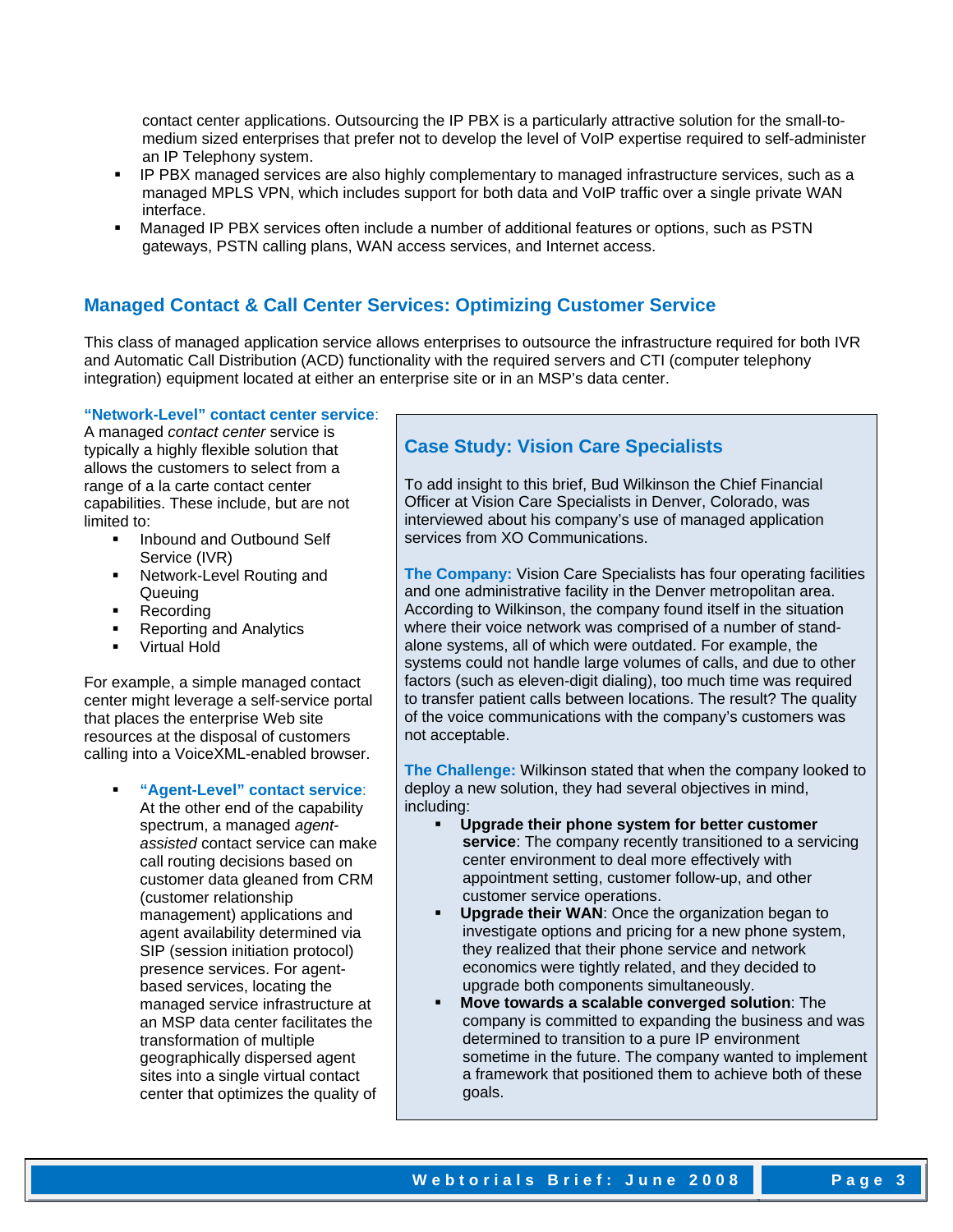Wilkinson stated that Vision Care Specialists believes in the concept of partnering with organizations that specialize in support disciplines, thereby freeing up core staff to perform their own specialties. Over the last several years the organization has outsourced a number of functions, including payroll, human resources management, and IT. Relative to technology, Wilkinson said, "This is not an area we want to become experts in. The time and costs associated with staying knowledgeable about emerging technologies, combined with the executive resources required to manage those who are purchasing and supporting technology, is not a productive pursuit for this organization."

When asked about what type of companies should consider using an MSP Wilkinson said, "The great thing is that if you choose the right provider, you can opt for as much or as little support as your organization requires - from a periodic check up, to outsourcing an entire department. For years, it has been acceptable in all types of organization to outsource legal and accounting areas. Why should technology and telecommunications support be any different?"

**The Solution:** When choosing an MSP, Vision Care Specialists worked with a number of large providers as well as several smaller providers with the goal of identifying an organization that could provide a solution that met their objectives. According to Wilkinson, many of the providers quoted them an off-the-shelf solution that would have necessitated Vision Care Specialists changing their operational model. XO Communications won the bid primarily because they designed a solution around the needs of Vision Care Specialists. Other factors included price, service, responsiveness, and local presence backed by national resources, and reach.

**The Result:** At the conclusion of their analysis, Vision Care Specialists chose to implement XO MPLS IP VPN service as well as XO One Managed Solutions, including IP PBX systems, phones, a calling plan, installation, training, maintenance and technical support. One of the features of the voice service that Vision Care Specialists particularly likes is the ability to have 4-digit dialing between locations. This has helped them to provide more efficient customer service, and now the doctors who move from site to site are easier to reach on one extension, anywhere at anytime.

**MSP Selection Criteria:** At the end of the interview, Wilkinson was asked what advice he would give to other organizations that are evaluating MSPs. His advice was:

- Find a company that is willing to listen to what you need and learn how your business works, instead of trying to force your business processes into a box suitable for their services.
- Look for an organization that accepts responsibility if they have caused something to go wrong.
- Choose a company that will function as if they are part of your organization and act in your best interests.
- Explain to your staff that bringing on a managed services provider will not affect their job stability.

Once you engage an MSP, take full advantage of their portfolio of services, capabilities, and expertise.

customer service, as well as the utilization of both the infrastructure and the agent base.

Examples of services that can be utilized in an Agent-Level Services Suite include:

- Agent-Level Routing and **Queuing**
- Agent Desktop
- Workforce Management
- Recording
- **Dialers**
- Reporting and Analytics
- Virtual Hold

## **The Advantages of Using Managed Application Services**

Keeping pace with the rapid evolution of today's communications technologies can require a significant commitment of capital and human resources. To avoid having to choose between stretching IT resources and foregoing the benefits of these technologies, enterprises are adopting managed services. In many cases, managed services have become the vehicle for expanding IT capabilities to ensure that the business units are supported by a highly competitive IT infrastructure. As detailed in the first brief, some of the specific benefits of using managed services in general, and managed application services in particular, include:

- Reduced Capital Expenditure (CAPEX)
- Greater Return on Investment (ROI)
- Lower Total Cost of Ownership (TCO)
- Leverage the MSP's Management Processes
- Leverage the MSP's Expertise
- Leverage the MSP's **Technology**
- Timely Deployment of **Technology**
- Better Strategic Focus
- Enhanced Flexibility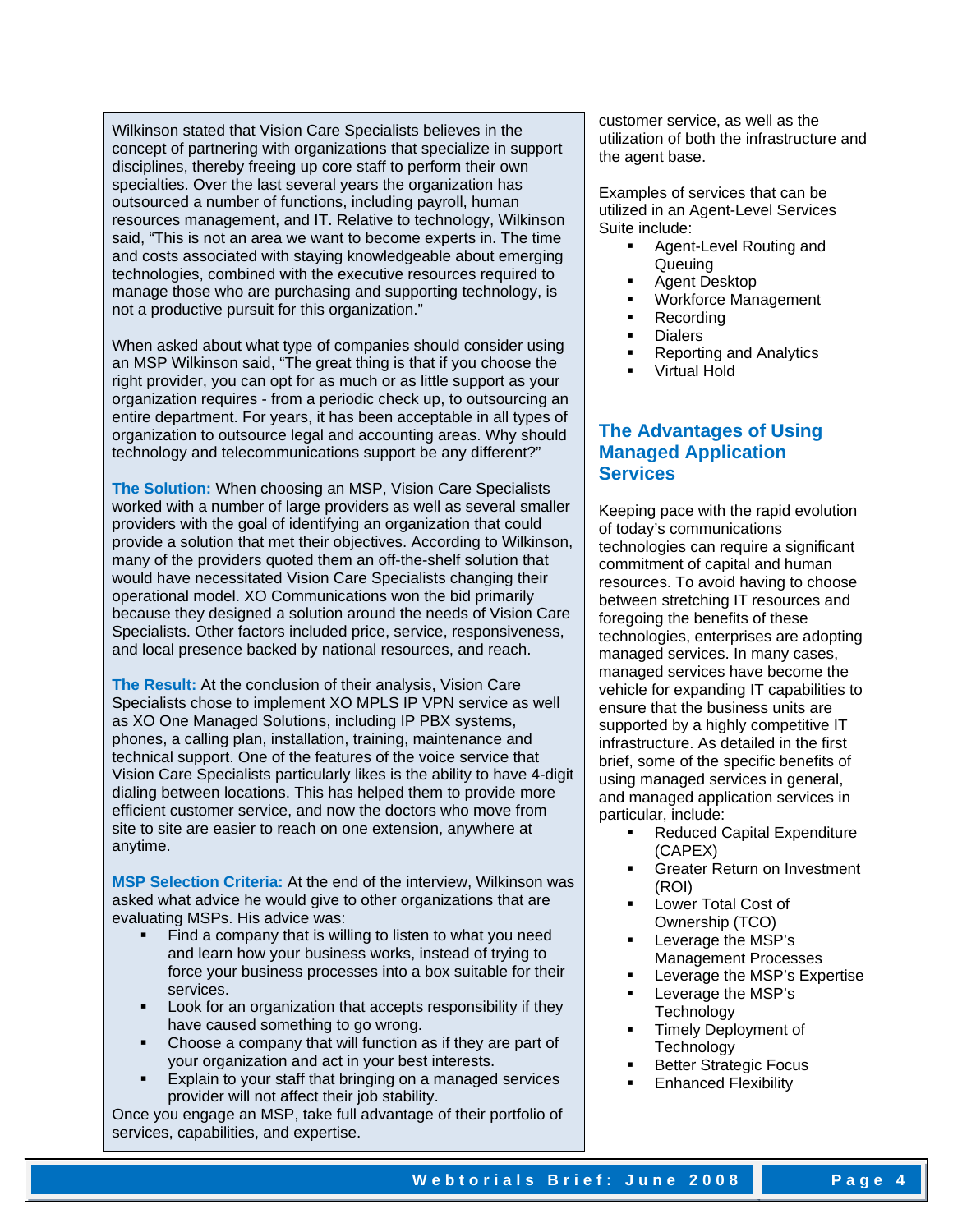## **Conclusion**

The reasons for using managed services, in general, and managed application services, in particular, haven't changed much in the last 20 years. What has changed, however, is the context for using managed services. For example, reducing capital expenditures and lowering the TCO has always been important. However, given the extent and hence cost of today's networks and applications, those factors tend to be even more important today.

Similarly, leveraging expertise has always been important. It is, however, more important today, given the headcount restraints facing virtually all IT organizations, combined with the introduction of new complex technologies, such as VoIP. In the same fashion, flexibility and the timely deployment of technology have always been important. However, given the current pace of business, they are more important now than ever before.

To keep pace with the rapid evolution of communications technology, enterprises are now outsourcing aspects of IT and turning to managed services providers, such as XO Communications. The result? By changing their operational model to include an MSP, enterprises have found they can deploy new technologies faster, maximize employee productivity, provide more efficient customer service and, thus, enhance their competitive edge.